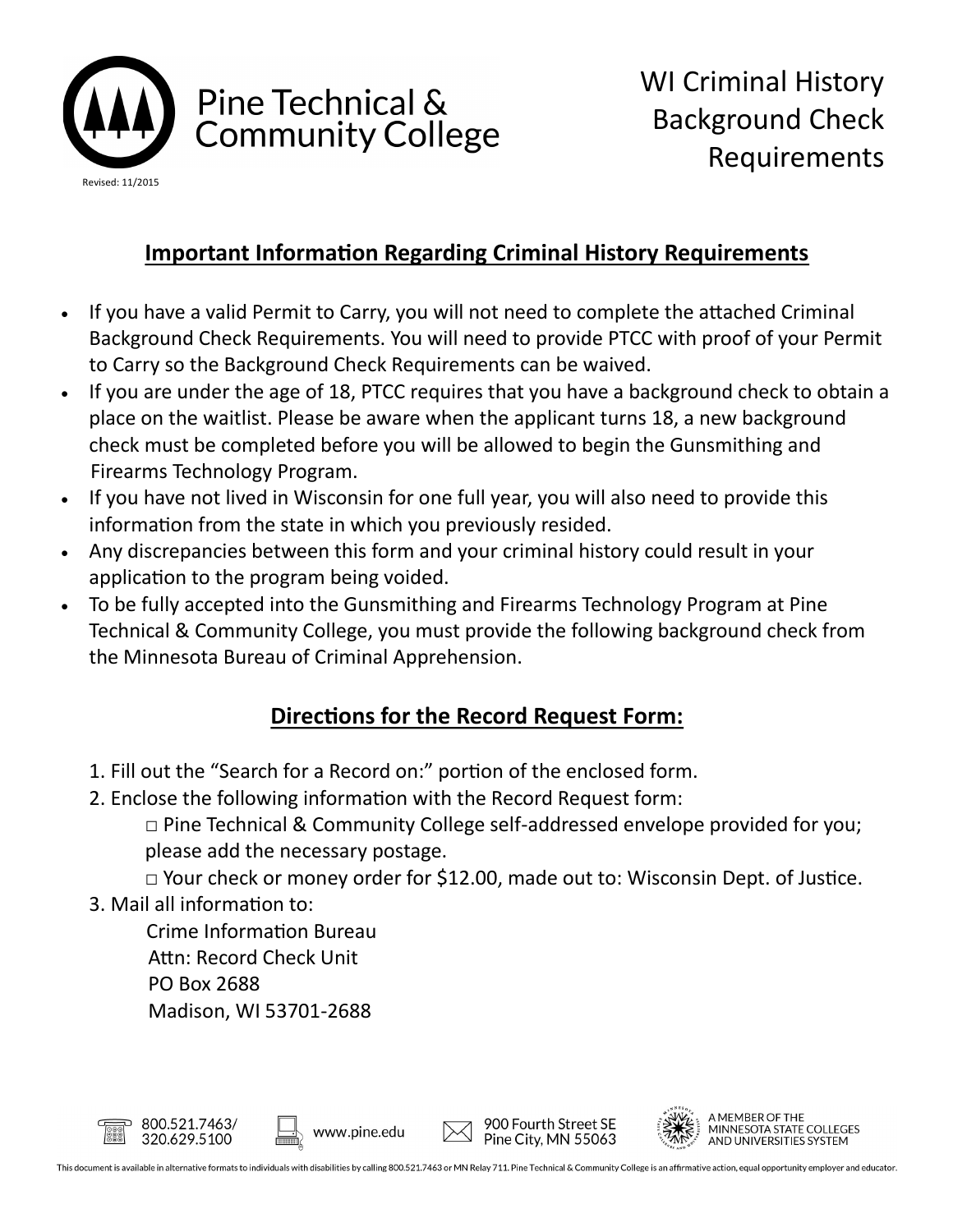|                                                                                                                                                                                                                                         | <b>STATE OF WISCONSIN</b><br><b>DEPARTMENT OF JUSTICE</b>            | DJ-LE-250 (Rev. 7/11)                                                                                                                                                                                                                                                                                                                                   |  |
|-----------------------------------------------------------------------------------------------------------------------------------------------------------------------------------------------------------------------------------------|----------------------------------------------------------------------|---------------------------------------------------------------------------------------------------------------------------------------------------------------------------------------------------------------------------------------------------------------------------------------------------------------------------------------------------------|--|
| DIVISION OF LAW ENFORCEMENT SERVICES<br><b>Crime Information Bureau</b><br>Record Check Unit                                                                                                                                            |                                                                      | PO Box 2688<br>Madison, WI 53701-2688<br>WISCONSIN CRIMINAL HISTORY<br>608/266-5764<br>SINGLE NAME RECORD REQUEST                                                                                                                                                                                                                                       |  |
|                                                                                                                                                                                                                                         |                                                                      | A self-addressed, postage-paid envelope must accompany every inquiry. Ensure sufficient postage is included,<br>See reverse side for additional instructions and information. Please print legibly or type.                                                                                                                                             |  |
| Requestor Type - Check Only One<br>Government Agency \$12.00*<br>$\boxtimes$ General Public $$12.00*$<br>Nonprofit Org.<br>Public Defender (Fee Exempt)<br>SPD#<br>$\Box$ Police Certificate \$20.00<br>(Must include fingerprint card) | ⊠<br>\$12.00*                                                        | <b>Request Purpose - Check Only One</b><br>Payment Type - Check Only One<br>General Information<br><b>Bill Account Number</b><br><b>Public Housing</b><br>#<br>Caregiver - General (*Add \$3 DHS fee)<br>(not available for police certificate)<br>Child Day Care - Caregiver (*Add \$3 DHS fce)<br>Provide either Facility #<br>$\Box$ Amount Enclosed |  |
|                                                                                                                                                                                                                                         | Search for a Record on: (Please type or print legibly)               |                                                                                                                                                                                                                                                                                                                                                         |  |
| * Name:<br>$\overline{(Las)}$                                                                                                                                                                                                           |                                                                      | $\overline{(First)}$<br>(Middle)                                                                                                                                                                                                                                                                                                                        |  |
|                                                                                                                                                                                                                                         |                                                                      | * Race: $\frac{1}{2}$ $\frac{1}{2}$ $\frac{1}{2}$ $\frac{1}{2}$ $\frac{1}{2}$ $\frac{1}{2}$ $\frac{1}{2}$ $\frac{1}{2}$ $\frac{1}{2}$ $\frac{1}{2}$ $\frac{1}{2}$ $\frac{1}{2}$ $\frac{1}{2}$ $\frac{1}{2}$ $\frac{1}{2}$ $\frac{1}{2}$ $\frac{1}{2}$ $\frac{1}{2}$ $\frac{1}{2}$ $\frac{1}{2}$ $\frac{1}{2}$ $\frac$                                   |  |
|                                                                                                                                                                                                                                         |                                                                      | (MM)<br>(DD)<br>(YYY)<br>Other Identifying Data (Social Security Number, Maiden Name(s), Additional Names, etc.)<br><u> 1986 - Andrea Station, amerikan bestean ing disebut di parti di parti di parti di parti di parti di parti di p</u>                                                                                                              |  |
|                                                                                                                                                                                                                                         |                                                                      |                                                                                                                                                                                                                                                                                                                                                         |  |
|                                                                                                                                                                                                                                         | Return request to: (Include a self-addressed, postage-paid envelope) |                                                                                                                                                                                                                                                                                                                                                         |  |
|                                                                                                                                                                                                                                         |                                                                      | Name: Pine Technical + Community College Attn: Office of Admissions                                                                                                                                                                                                                                                                                     |  |
|                                                                                                                                                                                                                                         | Street: 900 Fourth Street SE                                         | Phone: 320. 629. 5100                                                                                                                                                                                                                                                                                                                                   |  |
|                                                                                                                                                                                                                                         | MN 55063                                                             | FAX: 320, 629.5101                                                                                                                                                                                                                                                                                                                                      |  |
|                                                                                                                                                                                                                                         |                                                                      | <b>Special Processing Instructions:</b>                                                                                                                                                                                                                                                                                                                 |  |
| * Sex:<br>* Required Data<br>City, State, Pine Cit<br><b>FOR CIB USE ONLY</b>                                                                                                                                                           |                                                                      |                                                                                                                                                                                                                                                                                                                                                         |  |